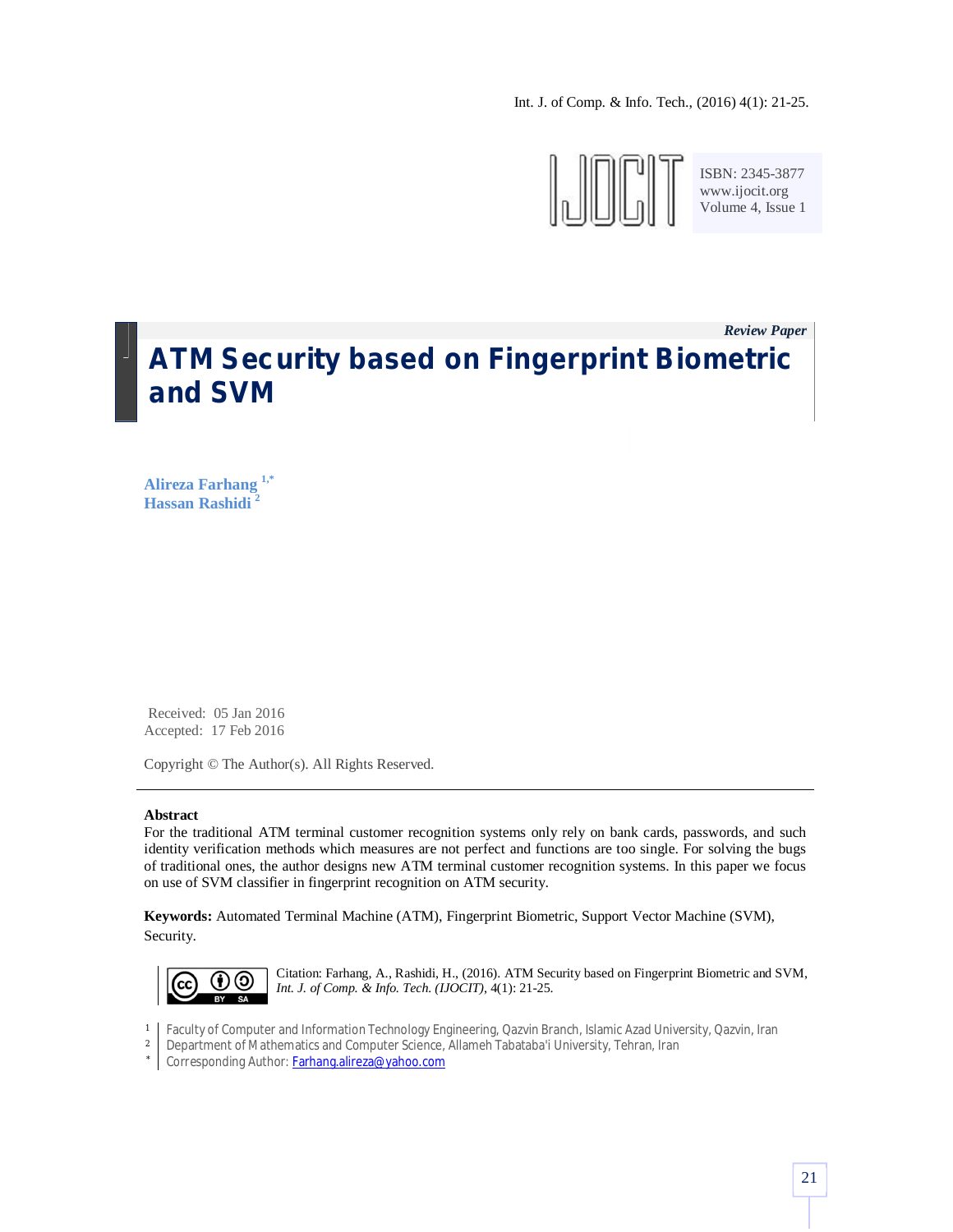# **1. Introduction**

With the development of computer network technology and e-commerce, the self-service banking system has got extensive popularization with the characteristic offering high-quality 24 hours service for customer. Nowadays, using the ATM (Automatic Teller Machine) which provides customers with the convenient banknote trading is very common. However, the financial crime case rises repeatedly in recent years; a lot of criminals tamper with the ATM terminal and steal user's credit card and password by illegal means. Once user's bank card is lost and the password is stolen, the criminal will draw all cash in the shortest time, which will bring enormous financial losses to customer. How to carry on the valid identity to the customer becomes the focus in current financial circle. Traditional ATM systems authenticate generally by using the credit card and the password, the method has some defects. Using credit card and password cannot verify the client's identity exactly. In recent years, the algorithm that the fingerprint recognition continuously updated, which has offered new verification means for us, the original password authentication method combined with the biometric identification technology verify the clients' identity better and achieve the purpose that use of ATM machines improve the safety effectively.[3]

In this paper, we propose a fingerprint classifier based on Support Vector Machine (SVM), a relatively new technique to train classifier that is well founded in statistical learning.

## **2. The Characteristics of the System Design**

The embedded ATM client authentication system is based on fingerprint recognition which is designed after analyzed existed ATM system. The S3C2440 chip is used as the core of these embedded systems which is associated with the technologies of fingerprint recognition and current high speed network communication.

The primary functions are shown as follows:

- Fingerprint recognition: The masters' fingerprint information was used as the standards of identification. It must certify the feature of the human fingerprint before using ATM system.
- Remote authentication: System can compare current client's fingerprint information with remote fingerprint data server.
- Message alarming: different 4-digit code as a message to the mobile of the authorized customer without any noise, in order to access the Terminal.
- Two discriminate analysis methods: Besides the fingerprint recognition, the mode of password recognition can be also used for the system.

## **3. Hardware Design and Software Design**

The design of entire system consisted of two part which are hardware and software. The hardware are designed by the rules of embedded system, and the steps of software consisted of three parts. The more details are shown as follows.[4]

## **A. Hardware Design**

The S3C2440 chip is used as the core of entire hardware. Furthermore, the modules of LCD, keyboard, alarm, fingerprint recognition are connected with the main chip (S3C2440).The SRAM and FLASH are also embodied in the system. There are some modules consisted of the system as follow:

- LCD module: The OMAP5910 is used in this module as a LCD controller, it supported 1024\*1024 images of 15 grayscale or 3375 colures.
- Keyboard module: It can be used for inputting passwords.
- SRAM and Flash: The 16-bit 29LV160BB-70REC of FLASH chip and the 32-bit HY57V561620CT-6 of SRAM chip are connected with the main chip. Their functions are storing the running code, the information of fingerprint and the algorithm.
- Fingerprint recognition module: Atmel Company's AT77CI04B be used as fingerprint recognition. It has a 500dpi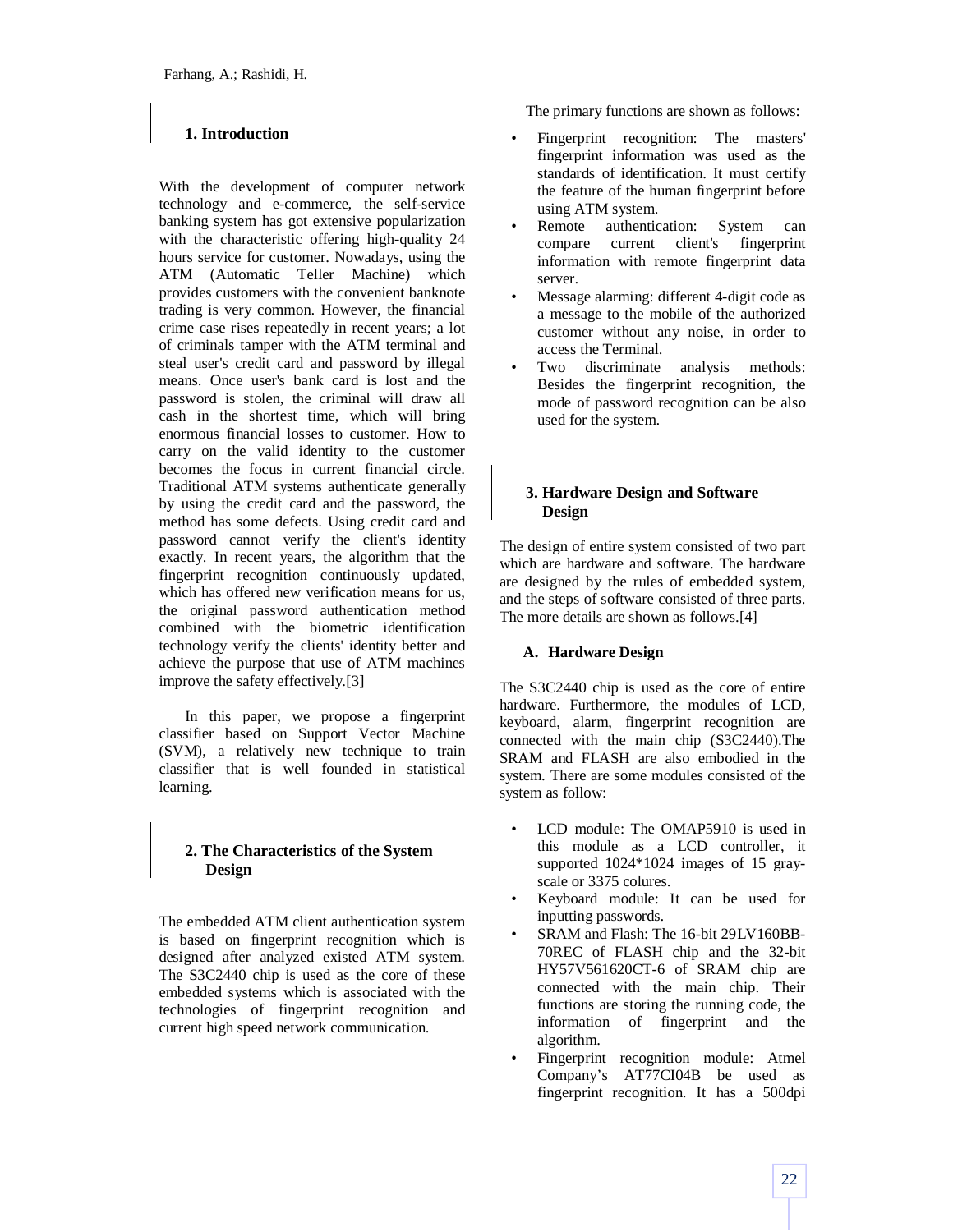resolution, anti-press anti-static, anticorrosion.

• Ethernet switch controller: RTL8308B can provide eight 10/100 Mbps RMII Ethernet ports, which can connect police network and remote fingerprint data server.

Before using the ATM terminal, the client's fingerprint feature will be connected to the remote fingerprint data server to match fingerprint data with the master's[1,2], if the result isn't correct, the system will call police automatically and send alarm to the credit card owner. The block diagram of hardware design is shown in figure 1.



Figure 1. The Block Diagram of Hardware

### **B. Software Design**

The design was component of three parts included the design of main program flow chart, the initializing ones, and the algorithm of fingerprint recognition flow chart.

This system of software is implemented by the steps as follows: first of all, the Linux kernel and the File system are loaded into the main chip. The next, the system is initialized to implement specific task, such as checking ATM system. [9].



Figure 2. The Overall Flow Chart of Software

In the process of inputting fingerprint, the AT77C104B which is a linear sensor that captures fingerprint images by sweeping the finger over the sensing area, will used for acquiring the image of fingerprint. This product embeds true hardware based 8-way navigation and click functions. The fingerprint information will be temporarily stored in SRAM and upload to the remote finger data server to compare through bank network. The result of process will be controlled by main chip (S3C2440).[12] The initializing process means that set the hardware and software and then start the multiple mission module, each module will be started according to the priority processes. At first, initialize the system clock, and execute the codes of open interrupt and the open interrupt task. Then, the system would judge and enter process of module. Finally, the system would start to attempt multiple tasks. The initializing flow chart is shown in figure3.

The initializing process means that set the hardware and software and then starts the multiple mission modules, each module will be started according to the priority processes. At first, initialize the system clock, and execute the codes of open interrupt and the open interrupt task. Then, the system would judge and enter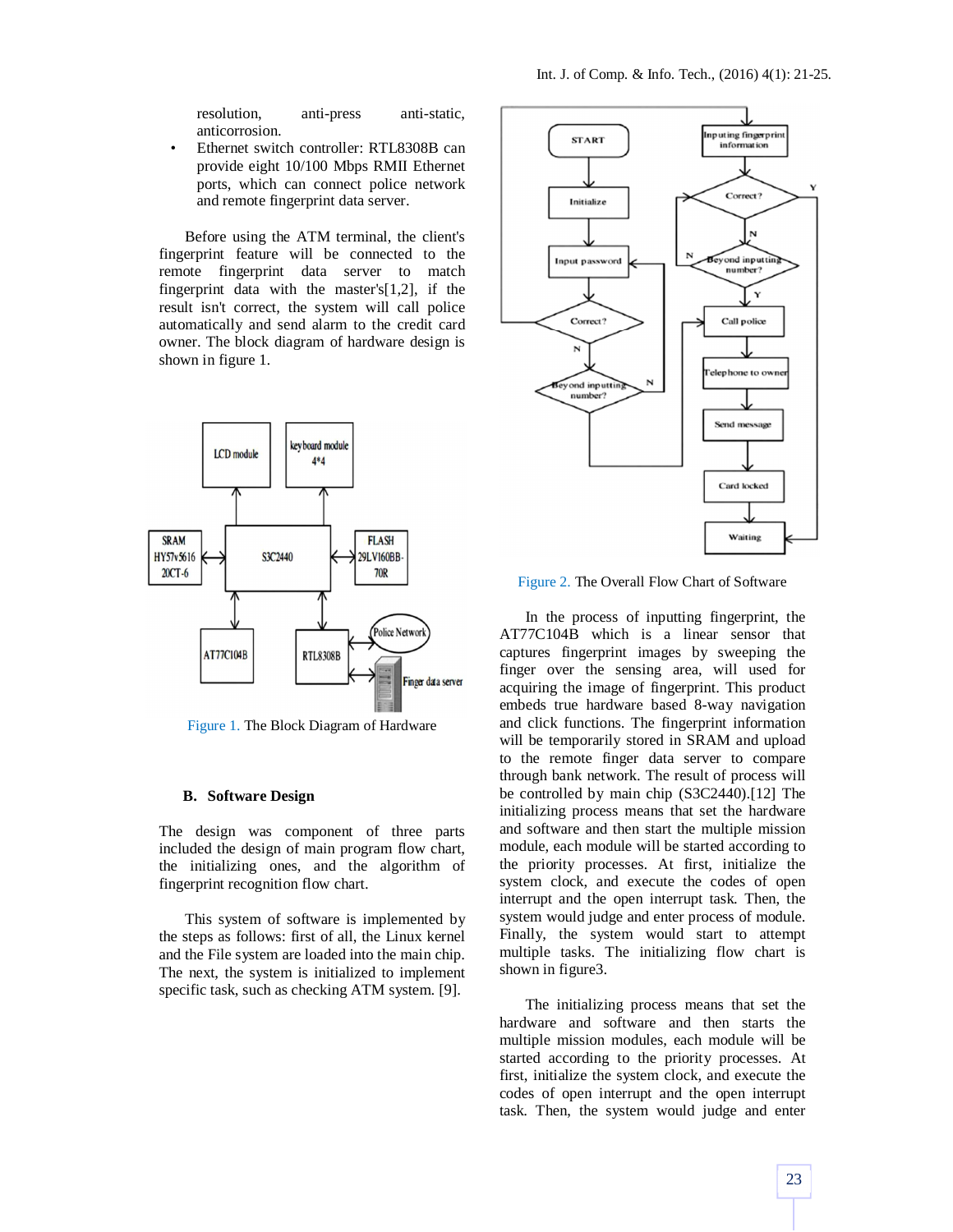process of module. Finally, the system would start to attempt multiple tasks. The initializing flow chart is shown in figure 3.



Figure 3. The Flow Chart of Fingerprint Recognition

## **C. The Design of Fingerprint Recognition Algorithm**

The design of algorithm based on fingerprint recognition is so vital for the whole system. We would approach two steps to process the images of fingerprint.

### *The detail of fingerprint recognition process*

The first step was the acquisition of fingerprint image by above device mentioned in the algorithm, and the results could be sent to the following process. Secondly, pre-processing the images acquired. After obtain the fingerprint image, it must be pre-processing. Generally, preprocessing of one's is filtering, histogram computing, image enhancement and image binarization. Lastly, the characteristic value was extracted, and the results of the above measures would be compared with the information of owner's fingerprint in the database so as to verify whether the character is matched, and then the system returned the results matched or not.

## *The design of fingerprint image enhancement*

Fingerprint recognition module is an extremely important part of the system, the high-quality images was the major factors of influencing the performance in the system. The algorithm of fingerprint recognition based on the algorithm of Gabor and direction filter was used. Fingerprint enhancement algorithm based on Gabor filter could be better to remove noise, strengthen the definition between the ridge and valley, it could significantly improve the image enhancement processing capacity, but this algorithm was slow in dealing with the high capacity requirements.

#### *Support Vector Machine (SVM)*

A fingerprint image is a digital representation of a fingerprint pattern acquired though a scanner. Machine learning algorithms, such as neural network, classification trees ,K-nearest neighbor classifiers and linear discriminant analyses ,are mainstream methods in fake fingerprint detection .Among these methods ,the support vector machine (SVM) is the most widely used .Therefore, we also select SVM as the classification method in our characteristic valuation network, Support vector machines (SVM) perform pattern recognition for two-class problems by determining the separating hyperplane1 with maximum distance to the closest points of the training set, also the SVM classifier presents better performance in almost all the tested configurations[14]. If the data is not linearly separable in the input space, a non-linear transformation  $\Phi$  (0) can be applied which maps the data points  $X \in \mathbb{R}^n$  into a high (possibility infinite) dimensional space H which is called feature space. The data in the feature space is then separated by the optimal hyper plane as described above.[10] The mapping  $\Phi$  (0) is represented in the Support Vector Machine classifier by a Kernel function  $K(0,0)$  which defines an inner product in H, i.e.  $K(x,t)$  =  $\phi(x)$ .  $\phi(t)$  The decision function of the SVM has the form :

$$
f(x) = \sum_{i=1}^{l} \alpha_i y_i K(X_i, X)
$$

Where  $l$  the number of data points, and  $y_i \in \{-1,1\}$  is the class label of training point  $x_j$ . Coefficients  $\alpha_i$  in Eq. can be found by solving a quadratic programming problem with linear constraints. The support vectors are the nearest points to the separating boundary and are the only ones for which  $\alpha_i$  in Eq. Proposed algorithm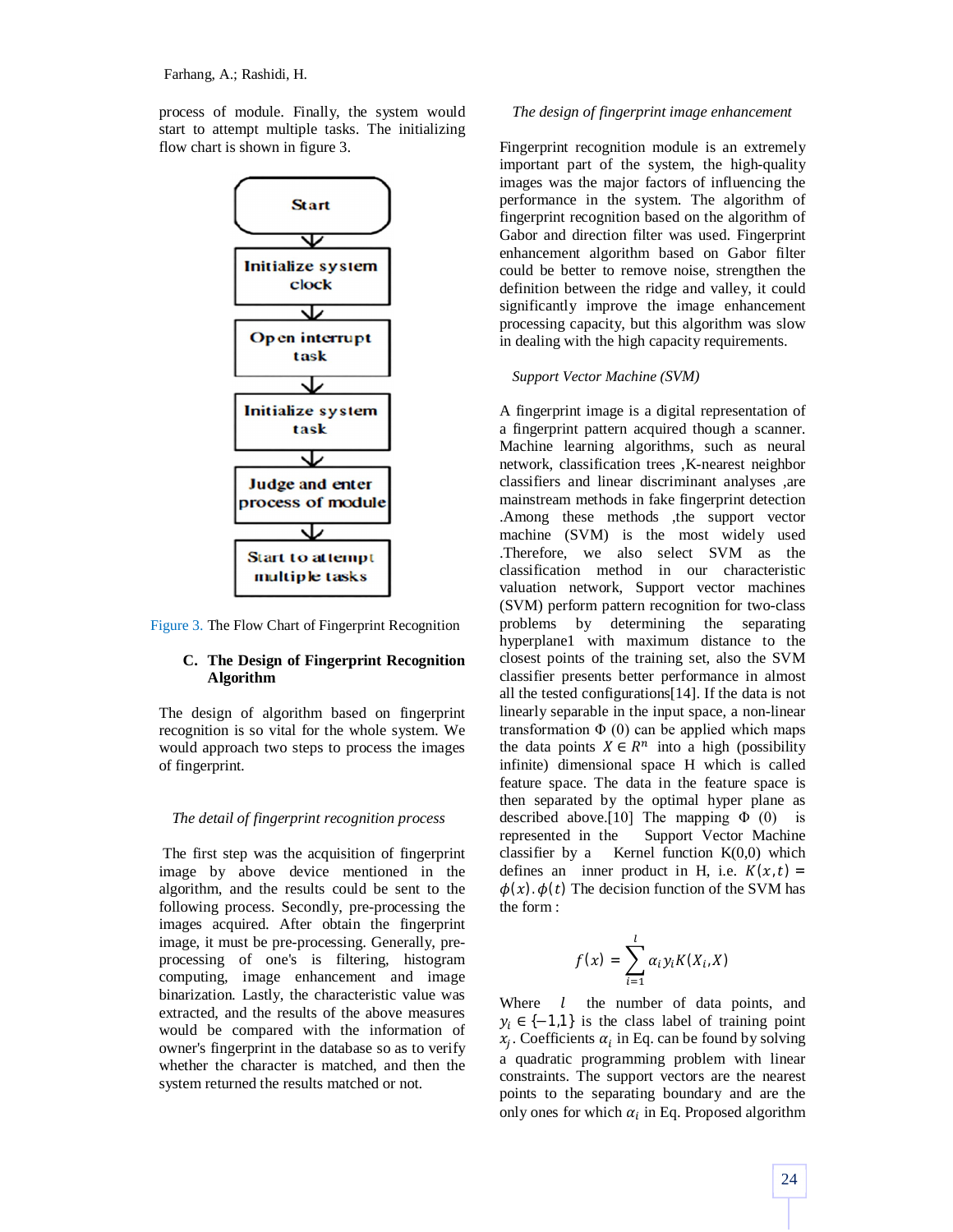maintains a candidate Support Vector set. It initializes the set with the closest pair of points from opposite classes like the Direct SVM algorithm. As soon as the algorithm finds a violating point in the dataset it greedily adds it to the candidate set. It may so happen that addition of the violating point as a Support Vector may be prevented by other candidate Support Vectors already present in the set. We simply prune away all such points from the candidate set. To ensure that the KKT conditions are satisfied we make repeated passes through the dataset until no violators can be found. Thus Using support vector machine (SVM) fingerprint match has been improved. SVM has improved false rejection ratio (FRR) as well as false acceptance ratio (FAR).Besides that the accuracy of system has also been enhanced. Initially without using the classification algorithms, the training time was less because training of data was not done. But with the use of a classification algorithm like support vector machine, although training time has been increased but there has been significant improvement in the overall performance of fingerprint classification and verification.

### **4. Conclusion**

The design of ATM terminal system based on fingerprint recognition took advantages of the stability and reliability of fingerprint characteristics, the recent results in pattern recognition have shown that support vector machine (SVM) classifiers often have superior recognition rate in comparison to other classification methods. Additional, the system also contains the original verifying method which was inputting owner's password. The security features were enhanced largely for the stability and reliability of owner recognition. The whole system was built on the technology of embedded system which makes the system more safe, reliable and easy to use.

### **References**

- [1] Lin Hong, Wan Yifei, Anil Jain. (1998), "Fingerprint image enhancement: algorithm and performance evaluation", *IEEE Transactions on Pattern Analysis and Machine intelligence*. 1998, Vol. 20, No. 8, pp. 777-789.
- [2] E Saatci, V Tavsanogh., (2002), "Fingerprint image enhancement using CNN gabor-Cpe filter", Proceedings of the 7th IEEE International Workshop on Cellular Neural Networks and their Applications pp. 377-382.
- [3] Cheng J, Tian J., (2004), "Fingerprint enhancement with dyadic scale-space", *Pattern Recognition Letters*, Vol. 25, No.11, pp. 1273-1284.
- [4] Chen H, Tian J., (2005), "A fingerprint matching algorithm with registration pattern inspection", *Journal of Software*, Vol. 16, no.6, pp. 1046-1050.
- [5] Jun Zhou, Guangda Sua, Chun hongJiang. (2007), "A face and fingerprint identity authentication system based on multi-route detection", *Nerocomputing*, Vol. 70, pp. 922-931.
- [6] Cortes and V. Vapnik, (1995), "Support-Vector Networks", *Machine Learning*, Vol. 3, No. 20, pp.273-297.
- [7] Maltoni, D. Maio, A.K. Jain and S. Prabhakar, (2003), "*Handbook of Fingerprint Recognition" Springer*, New York.
- [8] Youssef ELMIR (2012), "Support vector machine based fingerprint identification" CTIC university d' Adrar,Algérie..
- [9] Ballan M, Sakarya F, (1997), "A fingerprint classification technique using directional images", In: Proceedings of the Conference Record of the Thirty-First Asilomar Conference on Signals Systems and Computers.
- [10] Support Vector Machines for Classification and Regression, S.R. Gunn, *Technical Report*.
- [11] Nello Cristianini and John Shawe-Taylor, (2000), An Introduction to Support Vector Machines and Other Kernel-based Learning Methods, *Cambridge University Press*.
- [12] Y. Zhou, Y. Fang, and Y. Zhang, (2008), "Securing wireless sensor networks: A survey," *IEEE Communications Surveys and Tutorials*, Vol. 10, No. 4, pp. 6–28.
- [13] M. Pontil and A. Verri., (1998), " Support vector machines for 3-d object recognition", *IEEE Trans. PAMI*, pp. 637–646.
- [14] Hung, Q., Chang, Sh., Liu, Ch., Niu, B., Tang, M., Zhou, Zh., (2015), "An evaluation of fake fingerprint databases utilizing SVM classification" *Pattern Recognition Letters*, pp. 610-617.